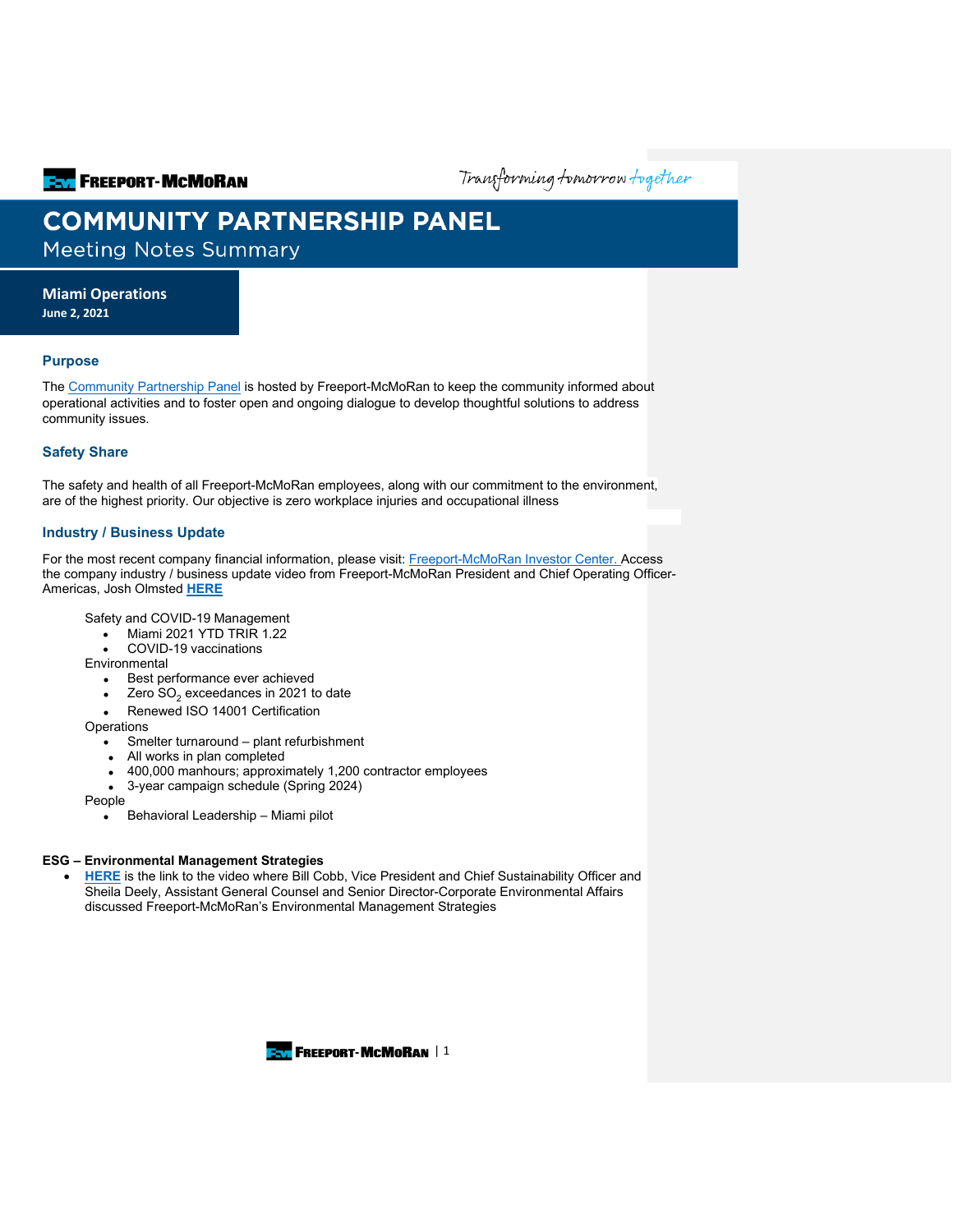# Miami ESG Overview:

- Environmental emissions, water stewardship, solid waste management
- Social engagement with community stakeholders
- Risk Management assessment and prioritization of risks with specific monitoring and / or actions to mitigate impact
- **Liability Management Pinal Creek remediation efforts**

The Miami Environmental department consists of 16 environmental professionals specializing in diverse environmental media (air, water, waste, biodiversity, etc.). Responsibilities include: cooperation and advisement of operations and maintenance personnel for managing business; developing and implementing environmental programs; and monitoring and measuring environmental performance.

Miami's Environmental programs include:

- Environmental Management System certified to ISO 14001 standard
- Management of water resources to maximize water use
- Tailings stewardship
- Remediation, groundwater cleanup
- Environmental Significant Risks
	- $\triangleright$  Water management to prevent surface and groundwater contamination
	- $\triangleright$  Solid waste and material management
	- $\triangleright$  Emissions controls to minimize air pollutants
	- $\triangleright$  Biological system interface

#### Residual Risk and Technology Review

- National Emissions Standards for Hazardous Air Pollutants for Primary Copper Smelters 40 CFR Part 63 Subpart QQQ
- USEPA conducting residual risk and technology review of the standards (required by federal law)

#### **Community Engagement / Development Update**

The Freeport-McMoRan Foundation recently announced the restart of Social Investment and Community Investment Funds (CIF).

#### **Social Investment and CIF Dates:**

- May 3: Letter of Intent (LOI) opens in CyberGrants
- May 26: LOI closes
- June 21 (week of): Approvals and declines sent
- June 24 and 29: Virtual grantee training by True Impact
- July 13: Draft applications due for feedback from True Impact
- August 4: Final applications due
- September 30: Awards announced

#### **Other Grant Programs**

The Freeport-McMoRan Foundation is pleased to also announce the resumption of Mini-Grants for Education and the Women's Development Fund.

• Mini-Grants for Education – application opens **July 1**, awards announced **December 1**



**Commented [TJ1]:** Type spacing appears uneven.